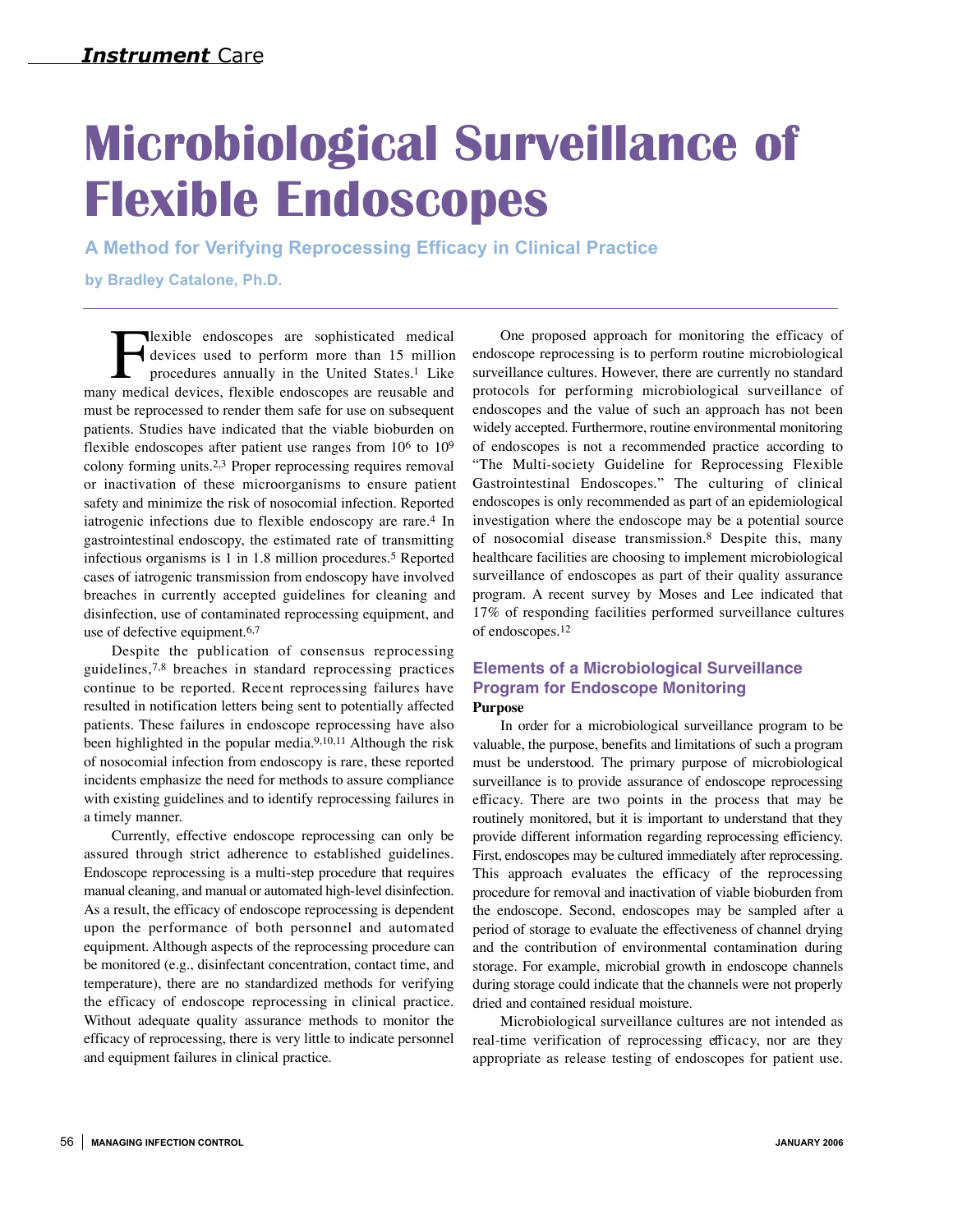Because cultures take a minimum of 24 to 48 hours to incubate, and there is a clinical demand for reuse of these medical devices in the mean time, surveillance culture results will likely not be obtained until after the endoscope is used on the next patient. While not appropriate for instrument release criteria, surveillance cultures may be useful as part of a broader quality assurance program to identify reprocessing failures and limit the potential risk of nosocomial infection.

#### **Sample Size**

Sampling every endoscope or random sampling of endoscopes may not be the most value-added approach for selecting endoscopes to be monitored. The microbiological surveillance procedure for culturing endoscopes at the facility should establish the number and rationale for selection of endoscopes to be cultured. The surveillance program may want to specifically target the most frequently used endoscopes and endoscopes that have proven the most difficult to effectively reprocess in the past. However, it may be beneficial to include monitoring of every endoscope at least annually.

#### **Sampling Frequency**

The selected monitoring interval should be based upon the history of reprocessing efficacy. Initially, the monitoring frequency should be higher to generate sufficient data to provide assurance of effective reprocessing. For example, facilities may want to monitor flexible endoscopes on a monthly basis to establish a baseline of information and determine if the results warrant any modifications to current reprocessing practices. Once effective reprocessing has been established, the frequency of monitoring may be decreased. However, additional monitoring sessions should be included to evaluate any changes to the process: including, new reprocessing chemicals, equipment, or personnel.

#### **Sample Site Selection**

Microbiological surveillance cultures are not practical for determining the total bioburden present on an endoscope. The entire endoscope is not sampled as part of routine surveillance. Instead, sampling locations that represent the greatest challenge to cleaning and disinfection should be selected. In general, samples should be taken from locations that are exposed to the highest bioburden, are the most difficult to clean and disinfect, and represent the greatest risk to patient safety. In most cases, this will be the suction and instrument channel of flexible endoscopes. If results indicate that these locations were e ffectively reprocessed, this provides some assurance that the entire endoscope was effectively reprocessed. Other sampling locations, such as the air/water channel, auxiliary water channel, and elevator wire channel should be periodically monitored to ensure established reprocessing guidelines are being followed.

#### **Microorganism Recovery**

Microbiological surveillance culture methods should be selected to recover a broad range of microorganisms and not t a rget species-specific microorganisms. Routine surveillance cultures that include methods to target species-specific pathogens, such as *Mycobacterium tuberculosis* or Hepatitis C Virus, require unique assays that are both cost and time prohibitive. The use of growth media that will support the recovery of many types of organisms provides some assurance that the results are representative of the sampling location bioburden. In contrast, endoscope culturing for relevant pathogens would be appropriate as part of an epidemiological investigation.

#### **Methods and Validation**

Microbiological surveillance of flexible endoscopes requires the use of appropriate and validated methods. Selection of appropriate sampling and assay methods is essential for the results to be meaningful. Sampling and assay methods should also be validated to recover microorganisms from the surface being sampled. Without method validation, there is no assurance that culture results are representative of the microbial bioburden from the sampled surface. Unfortunately, standard methods for surveillance cultures have not been established. Published studies evaluating residual viable bioburden from patient-used endoscopes have been performed by either flushing the internal channels with sterile water<sup>3,13,14</sup> or using a flush-brush-flush method.<sup>15,16</sup>

#### **Endoscope Sampling**

Endoscope sampling methods require extensive manipulation and handling of the endoscope. In addition, endoscope sampling will likely be performed in an open environment where airborne particulates may contaminate the sample. These factors make the procedure inherently prone to generating false positive results. Sampling personnel should be properly trained in aseptic technique and endoscope handling to minimize the potential for sample contamination. Due to the extensive manipulation of the endoscope and the potential for endoscope contamination during the sampling process, all sampled endoscopes should be reprocessed prior to patient use.

#### **Considerations**

Before embarking on a microbiological surveillance program for endoscopes, obtain input and approval from the Infection Control Committee or personnel responsible for determining infection control policies and procedures. In addition, no surveillance cultures should be taken unless acceptance criteria for culture results are clearly established and a defined course of action is specified for results exceeding established limits. Because surveillance culture results are traceable to a specific endoscope at a point in time and